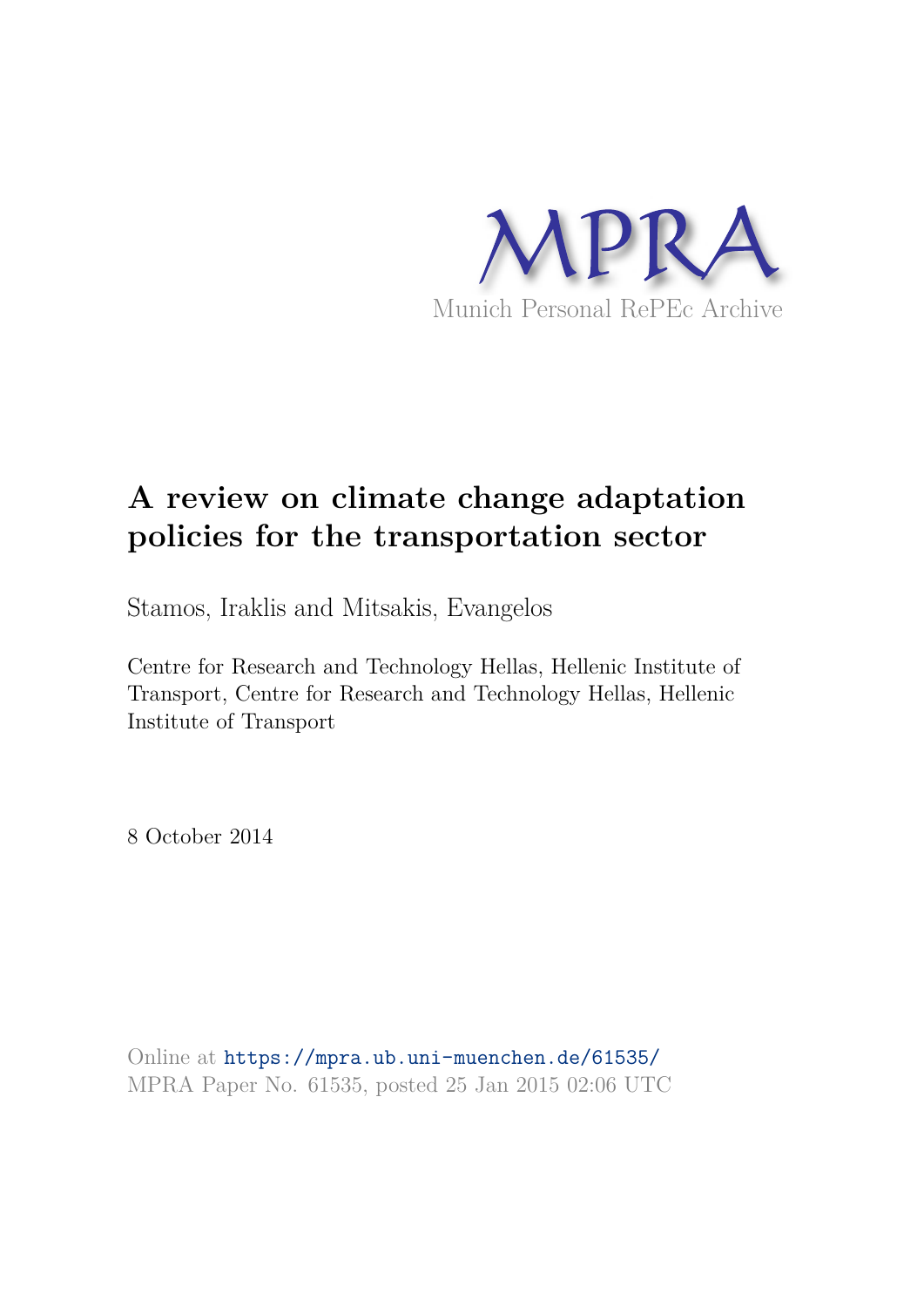#### **A review on climate change adaptation policies for the transportation sector**

Iraklis Stamos Centre for Research and Technology Hellas, Hellenic Institute of Transport, Research Associate Evangelos MITSAKIS Centre for Research and Technology Hellas, Hellenic Institute of Transport, Associate Researcher

Contact details of corresponding author Tel: +30 2310498268 Fax: +30 2310498269 e-mail: stamos@certh.gr Address: 6th km Charilaou-Thermi road, 57001, Thermi-Thessaloniki, Greece

#### **Abstract**

Climate change related disasters and extreme weather events are expected to significantly increase the risk of damages on networks, systems and assets. In view of these anticipated adverse effects, growing attention is placed on adaptation measures, in the form of preventive actions aiming to minimize induced hazards' negative impacts and to enhance the crosssectorial resilience. The transportation sector is no stranger to this regime. Within this paper, a detailed desktop, literature and case-study review approach is adopted in order to identify transport-related adaptation measures and actions that are taken at a global and European level. Findings from national and international activities, along with relevant policies and strategies stemming from relevant organizations (IPCC, Bridging the Gap, etc.) are reviewed in terms of their hitherto and expected contribution in efficiently addressing climate change. In addition, proposed actions are clustered in terms of content (technical measures, ICT, legislative, etc.). In this way, the transferability and applicability of case-specific experiences throughout the world are highlighted through the consolidation of a common knowledge base regarding adaptation measures in the transportation sector. Findings are formulated in the form of an adaptation toolbox that can provide the basis for an improved decision making approach for different end-user for addressing climate change.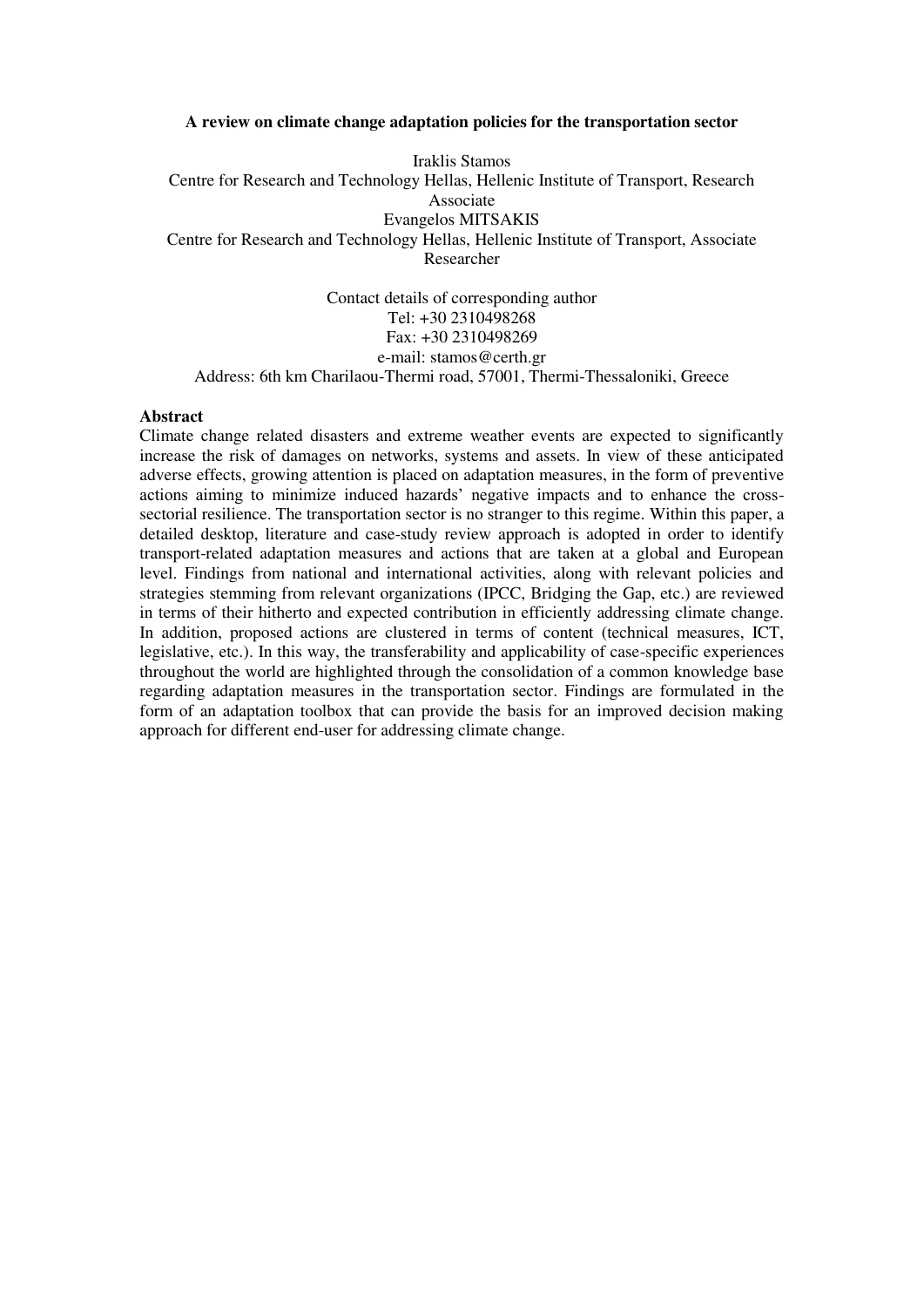#### **Introduction**

Climate change related disasters and extreme weather events are expected to significantly increase the risk of damages on networks, systems and human assets. In view of these anticipated adverse effects, growing attention is placed on adaptation measures, in the form of preventive actions aiming to minimize induced hazards' negative impacts and to enhance cross-sectorial resilience. Transportation, as a key economic sector of today's society, is no stranger to this regime. The expected climate-related changes, as argued by (1,2) will impact both transportation infrastructures and networks of operations, independent of transportation means; an argument that, given the increased frequency and intensity of extreme weather events (EWE) and natural hazards (NH) observed worldwide in recent years, can no longer be dismissed as mere speculation. Rather, it should be addressed as a reality  $(1, 2, 3, 4)$ . It is therefore pivotal to tackle such effects in a structured and coherent approach, highlighting those sets of measures and policies that can efficiently deal with climate change-induced impacts. Starting from a detailed desktop and literature review, in order to create a consolidated knowledge base on transportation-related adaptation measures and policies, this paper conducts the clustering of all reported measures in content structures (e.g. technical options, organizational and decision making structures, etc.) The work presented in this paper adopts the definition of adaptation to climate change as the "initiatives and measures that can reduce the vulnerability of natural and human systems against actual or expected climate change effects" (5). Though various scientific publications considering adaptation in transportation were published during the 1980s, they were limited to attempts to provide a definition that best suits the term. It was not until 1988, when the Intergovernmental Panel on Climate Change (IPCC) was established, that dedicated and focused efforts were made to provide potential solutions around the arising problem of climate change (6). However, despite the extensive research conducted in the field, the IPCC only mentioned adaptation in its 2nd Assessment Report in 1995 (7). The necessity of adaptation strategies against climate change implications was recognized in the panel's 3rd Assessment Report in 2001, stating that, because mitigation measures will not suffice to prevent climate change, adaptation measures and policies will be necessary (8).

The remainder of the paper is organized as follows: Section 2 presents the methodological approach followed within this paper, along with the materials that have been used. Section 3 reviews the pertinent literature on transportation-related adaptation measures to climate change and Section 4 clusters and discusses them, based on their content and the transport mode they mostly address. Finally, Section 5 concludes on the conducted research and proposes directions on future research in the field of climate change adaptation measures for the transportation sector.

## **Methodology**

The approach presented herein aims to integrate existing knowledge on transportation-related adaptation measures to climate change under a content perspective, by utilizing research work already conducted in the field. The paper reviews articles from refereed journals, conference proceedings and technical reports since the late 1980s that provide insights and suggestions on measures for tackling the adverse effects of climate change on transportation networks and infrastructures. Additionally, it reviews reports issued among others by international organizations, committees and panels dealing with climate change, including the International Panel on Climate Change (worldwide), the European Environment Agency (EU), the European Topic Centre on Climate Change impacts, vulnerability and Adaptation (EU), the Transportation Research Board of the National Academies – Committee on Climate Change (US) and the World Bank (worldwide). Finally, it brings together findings from research projects conducted under the aid of European research funding mechanisms. Literature review findings are then consolidated in a tabular form based on the transportation mode they mostly address, before being clustered in one of the following structures: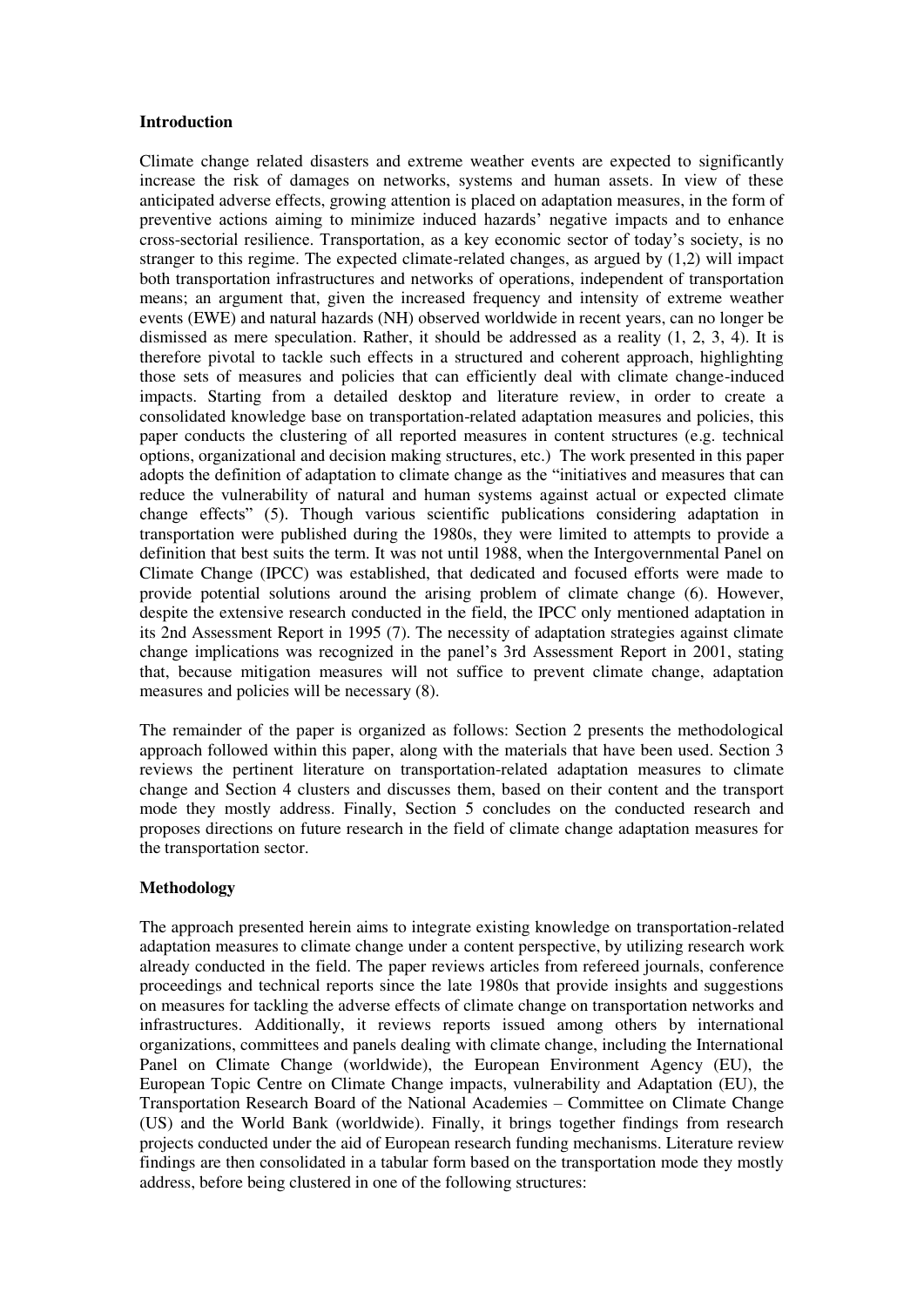- Organization and decision making processes
- Technical options and possibilities to reduce risk
- Procedural and operational options to mitigate risk
- Information flow and ICT support
- Decision and risk models
- **Legislative**

### **Discussion**

Tables 1 to 4 summarize a series of suggested adaptation measures encountered during the literature review. They are classified per addressed mode and clustered based on their content. It is noteworthy that some measures can address more than one mode at the same time – for instance, the identification of risk-prone flooding locations and relocation of critical infrastructure included therein concerns road, rail and air transport at the same time. Based on the reviewed literature, impacts of climate change on transportation infrastructure and networks are more often than not results of flooding, as the latter can be caused either by sea level rise or by extreme weather conditions. The majority of the adaptation options listed in the Tables is under the road transport and inland waterway and maritime category. Adaptation measures in road transport are expected to monopolize interest in the near future, as they concern the dominant means of transport for everyday mobility in urban and regional areas. Regarding inland waterway and maritime transport, and given the fact that, due to sea level rise, water transport's role will be significantly upgraded, it comes by no surprise that related adaptation measures are so richly documented in the literature. Yet, it is surprising that rail and air transport lack alternatives, compared to the other modes, given that an increasing number of urban settlements tend to adopt the design of railway networks, and in addition, countries with large populations, such as the U.S, China or Russia, have a remarkably high share of air travel. The expected climatic changes could render both rail and air infrastructure vulnerable in the face of weather events, resulting in delays and loss of revenue.

Clustering the adaptation measures summarized in Tables 1 to 4 reveals the dominance of technical options versus all others (71 out of 146). This is, arguably, to be expected, as such solutions are often more straightforward in terms of implementation, compared to organizational or legislative measures, where potential bureaucracy may result in slow reaction times from the authorities.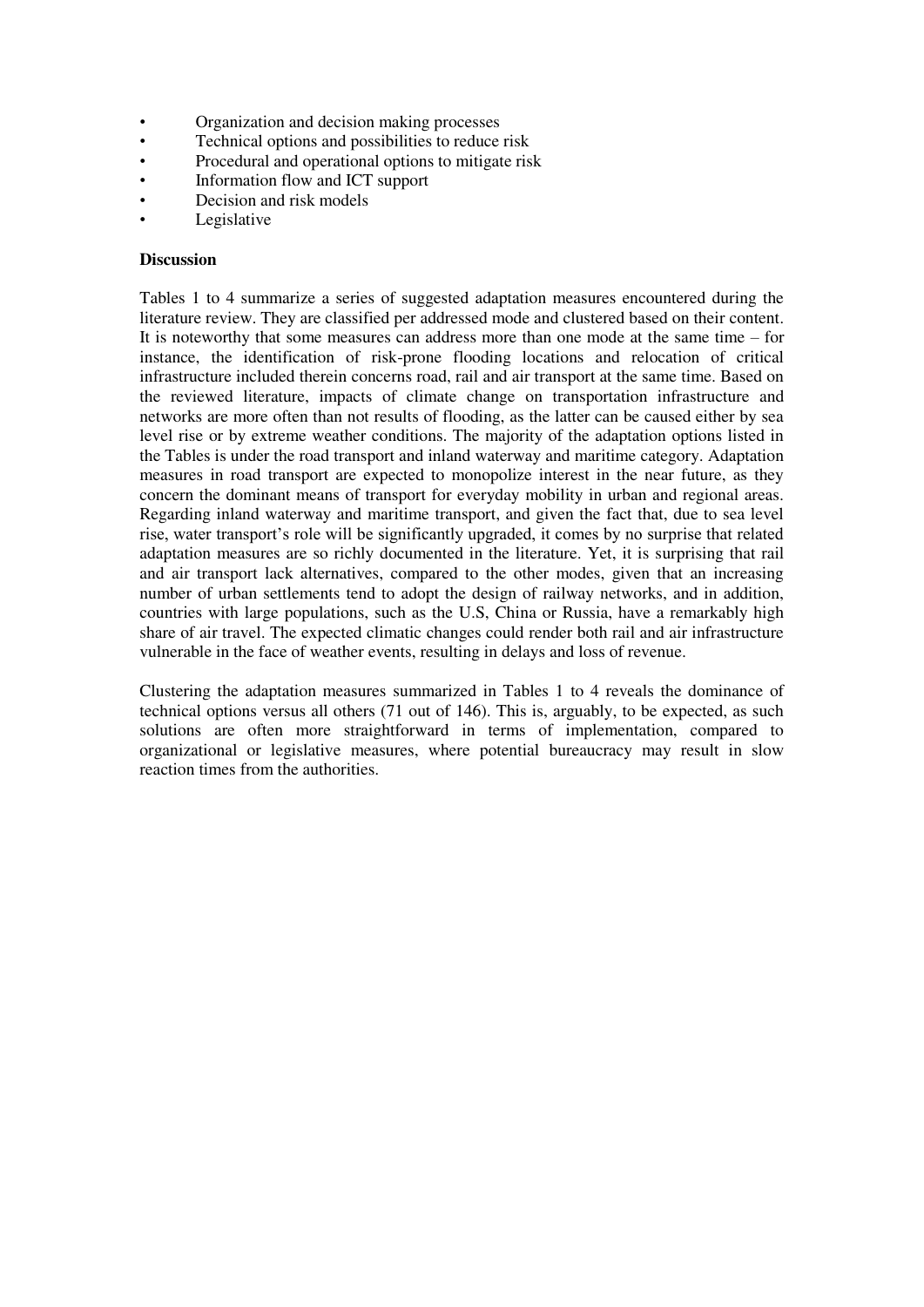# 1 **TABLE 1 Road transport adaptation measures description and clustering**

| <b>Technical options</b><br>Organizational and decision making processes                                                                                    | Procedural and operational options                                                                                                           | Information flow and ICT support<br>Decision and risk models<br>Legislative options                                                                 |  |
|-------------------------------------------------------------------------------------------------------------------------------------------------------------|----------------------------------------------------------------------------------------------------------------------------------------------|-----------------------------------------------------------------------------------------------------------------------------------------------------|--|
| R1: Construction of dikes and creation of flood barriers for protection<br>against water $(17,10, 8)$                                                       | R16: Provision of reliable, instant and - if feasible- personalized<br>information on duration of the incident and travel options $(13, 24)$ | R31: Regular clearance of cycle lanes and sidewalks during winter $(13)$                                                                            |  |
| R2: Innovative pavement materials resistant to corrosion $(13)$                                                                                             | R17: Roadside vegetation, absorbing generated heat, protecting<br>roads $(13)$                                                               | R32: Development of intelligent feedback systems in vehicles to sustain? user attention (9)                                                         |  |
| R3: Improved drainage in intersections $(13)$                                                                                                               | R18: Design of new heat-resistant asphalt mixes (13, 17, 15, 10)                                                                             | R33: Conduction of public campaigns in order to raise public awareness regarding local hazard<br>situation $(5, 8)$                                 |  |
| R4: Elevation of coastal road networks $(18)$                                                                                                               | R19: More heat-resilient bridge joints (17, 15)                                                                                              | R34: Priority plans that maintain access to hospitals, emergency stations (13)                                                                      |  |
| R5: Design of and investment in new assets with "quick restoration"<br>capability $(8)$                                                                     | R20: Adaptation of timetables and service intensities under adverse<br>weather conditions $(5, 25)$                                          | R35: Definition of priority routes for road clearance in case of large scale impacts (25, 26)                                                       |  |
| R6: Setting and implementation of international standards for weather and<br>emergency information $(5)$                                                    | R21: Need for alternate routes for freight transport in Arctic areas<br>(19)                                                                 | R36: Adoption of operational, physical, technical, procedural and institutional integration of<br>weather and traffic control services $(8)$        |  |
| R7: Consultation with and co-ordination of highway authorities,<br>subcontractors, suppliers and key stakeholders to adjust adaptation<br>strategies $(24)$ | R22: Need for improvement of drainage-sewer systems as well as<br>for more road-side rain pits $(13,10)$                                     | R37: Review of maintenance contracts and procedures to make them flexible and effective even<br>under rapidly changing weather conditions $(8, 13)$ |  |
| R8: Provision of shelters for non-motorized transport (26)                                                                                                  | R23: New asphalt mixes that help in faster drainage of standing<br>water $(20)$                                                              | R38: Preparation and broad communication on disruptions and alternatives with the public,<br>using a variety of communication channels $(5)$        |  |
| R9: Preparation for sufficient salt stocks and road clearing equipment<br>availability before and during winter or storm seasons $(8)$                      | R24: Enhancement of road layers to prevent washing-off (13)                                                                                  | R39: Tracking of "chain reactions" of extreme weather events, particularly in agglomeration<br>areas $(5, 23)$                                      |  |
| R10: Establishment of networks of urban, regional and national<br>stakeholders: transport companies, authorities and users $(13)$                           | R25: Installation of signs that warn the driver/pedestrian on<br>upcoming flooded network $(13)$                                             | R40: Coordination of emergency plans amongst transport modes and networks (25)                                                                      |  |
| R11: Issuance of educational and information material on emergency cases,<br>planning and maintenance to related authorities $(5)$                          | R26: Strict speed limit enforcement during storms (13)                                                                                       | R41: Implementation of appropriate risk management procedures in order to be prepared for<br>adverse conditions $(13)$                              |  |
| R12: Development of timely communication and coordination plans<br>involving stakeholders and freight operator associations (23)                            | R27: Measures of protection against slope subsidence around<br>road/rail network to avoid cut-off links (21, 10)                             | R42: Standardization of weather information and hazard warnings across Europe (8)                                                                   |  |
| R13: Development of sustainable business models for the provision of<br>emergency information systems $(8)$                                                 | R28: Additional pumping in tunnels (10)                                                                                                      | R43: Assessment of logistics companies' risk exposure and establishment of appropriate<br>adaptation plans $(5, 8)$                                 |  |
| R14: Provision of cost-benefit assessment guidelines to logistic companies<br>(13, 8, 25)                                                                   | R29: Installation of wind-breakers (13)                                                                                                      |                                                                                                                                                     |  |
| R15: Organization of the supply of trapped drivers/ passengers with the<br>help of volunteers and aid organizations $(5)$                                   | R30: New design standards relating components of road network<br>(signs, lighting) enhancing protection of users $(26)$                      |                                                                                                                                                     |  |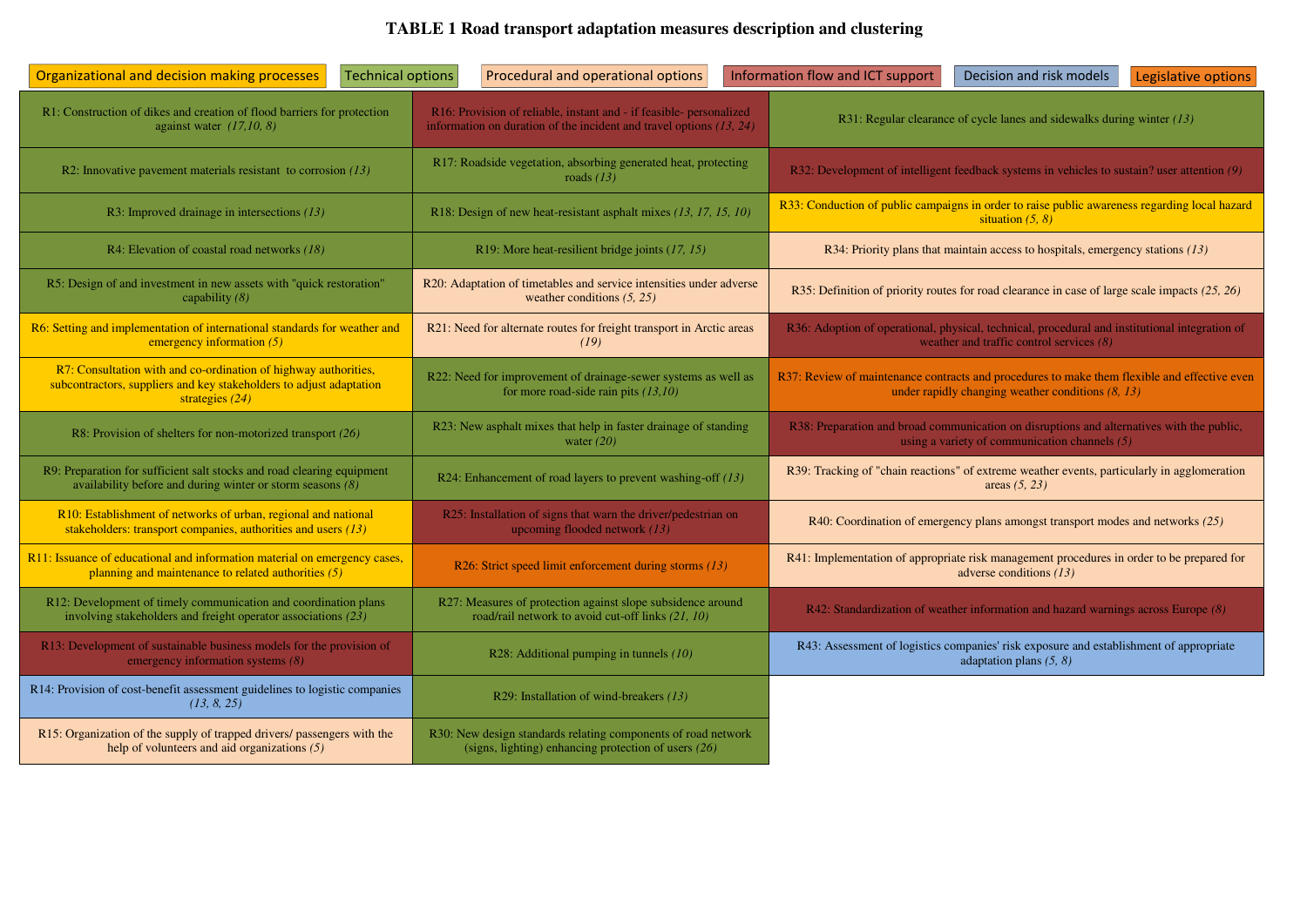# **TABLE 2 Rail transport adaptation measures description and clustering**

| Technical options<br>Organizational and decision making processes                               | Procedural and operational options<br>Information flow and ICT support                                                                                                                                                                                                                                   | Decision and risk models<br>Legislative options                                                                                                        |  |
|-------------------------------------------------------------------------------------------------|----------------------------------------------------------------------------------------------------------------------------------------------------------------------------------------------------------------------------------------------------------------------------------------------------------|--------------------------------------------------------------------------------------------------------------------------------------------------------|--|
| Ra1: Construction of dikes to protect infrastructure from high water level (17,<br>10)          | Ra13: Installation of redundancy and emergency capacity (pass-by trucks,<br>switches, operation on opposite lane)                                                                                                                                                                                        | Ra25: Incorporation of climate change projections into the design of<br>drainage to cope with predicted future flooding frequency and magnitude<br>(5) |  |
| Ra2: Application of protective measures, e.g. barriers, trapbags (13, 10)                       | Ra14: Establishment of more drainage pits and bigger capacity on the run-off<br>pipes $(13)$                                                                                                                                                                                                             | Ra26: Installation of common control and steering centers including rail<br>and emergency services $(13)$                                              |  |
| Ra3: Reinforcement of existing barriers/dikes (10)                                              | Ra15: Protection of underground stations and planning for emergency evacuation<br>(13)                                                                                                                                                                                                                   | Ra27: Enhancement of flood resilience of rail infrastructure (8)                                                                                       |  |
| Ra4: Integration of different types of asset monitoring databases (25)                          | Ra16: Installation of local weather forecasting systems (25)                                                                                                                                                                                                                                             | Ra28: Emergency planning and preparation with fire brigade and other<br>emergency services; practice emergency plans for severe weather events<br>(25) |  |
| Ra5: Improvement, maintenance and monitoring of infrastructure (23)                             | Ra17: Reduced speed limits during storms (13)                                                                                                                                                                                                                                                            | Ra29: Training for troubleshooting and information provision in case of<br>events and in abnormal operations $(13)$                                    |  |
| Ra6: Improved systems that warn drivers and repair teams about possible rail<br>problems $(13)$ | Ra18: Design of a risk-based approach for speed restrictions and line closures                                                                                                                                                                                                                           | Ra30: Planning for replacement services (e.g. bus) (13)                                                                                                |  |
| Ra7: Improved ventilation on underground stations $(13)$                                        | Ra31: Development of flood and wind/storm prediction models<br>Ra19: Preparation of logistic plans to deploy equipment and spare parts in case of<br>incorporating better weather forecasts and more detailed information on<br>hazards $(13)$<br>topography, infrastructure, geology and hydrology (25) |                                                                                                                                                        |  |
| Ra8: Temperature monitoring-warning systems in underground infrastructure<br>(13)               | Ra20: Measures of protection against slope subsidence around road/rail network to<br>avoid cut-off links (21, 10)                                                                                                                                                                                        | Ra32: Hazard, vulnerability & risk mapping in cooperation with weather<br>services $(5, 8)$                                                            |  |
| Ra9: New design construction for minimization of rail stress $(15)$                             | Ra21: Elevation of rail infrastructure as well as bridges $(10)$                                                                                                                                                                                                                                         | Ra33: Development of flood and wind/storm response strategies;<br>establishment of meteorological thresholds and triggers for actions (5)              |  |
| Ra10: Preference of continuous welded rails (10)                                                | Ra22: Additional pumping in tunnels $(10)$                                                                                                                                                                                                                                                               | Ra34: Identification of critical locations; construction of further sub-surface<br>drains in problematic flooding areas $(8)$                          |  |
| Ra11: Re-planning of rail schedules due to increased frequency of high<br>temperatures $(10)$   | Ra23: Protection of open-air rail infrastructure against winds (wind-breaker) (13)                                                                                                                                                                                                                       | Ra35: Planning of emergency routes or diversions, due to cut-off network<br>(13, 19)                                                                   |  |
| Ra12: Regular substitution of railroad base materials, due to thawing (19)                      | Ra24: Circuit breaker system for lines that move through urban environment (13)                                                                                                                                                                                                                          |                                                                                                                                                        |  |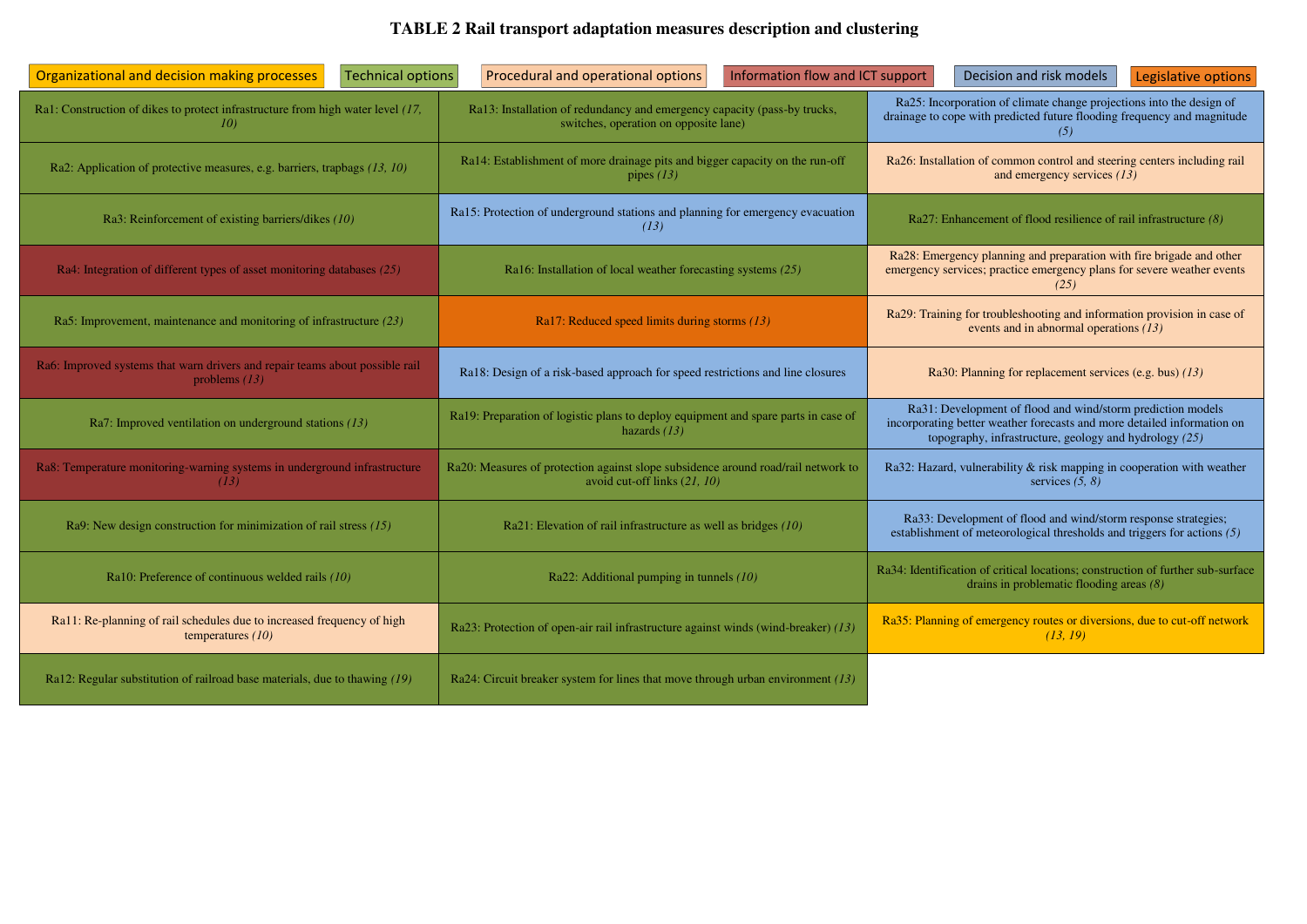# **TABLE 3 Air transport adaptation measures description and clustering**

| Technical options<br>Procedural and operational options<br>Organizational and decision making processes     | Information flow and ICT support<br>Decision and risk models<br>Legislative options                                                                                      |  |  |
|-------------------------------------------------------------------------------------------------------------|--------------------------------------------------------------------------------------------------------------------------------------------------------------------------|--|--|
| A1: Construction of barriers-dikes to protect infrastructure in coastal airports from water inundation (10) | A13: Realignment of runways, due to changeable cross-winds (19, 11)                                                                                                      |  |  |
| A2: Elevation of runways $(10)$                                                                             | A14: Implementation of SESAR developed technologies and procedures aiming to optimize capacity in disruptive<br>conditions (24)                                          |  |  |
| A3: Redesign of drainage system (10)                                                                        | A15: Development of travel re-arrangements and additional costs for journeys in case of multi-modal traffic chains<br>(23)                                               |  |  |
| A4: Inclusion of climate change aspects in the ATM airport master plan                                      | A16: Development of a measurement system to assess and compare the vulnerability of airports and airspace                                                                |  |  |
| A5: Capacity improvement of restricting equipment (e.g. snow removal equipment, air-conditioning)           | A17: Transparency boost in the comparison of the impacts of disruptive events (consistent statistical evaluation<br>processes) $(13)$                                    |  |  |
| A6: Longer runways to accommodate aircrafts landing at high-density air (17, 18, 10)                        | A18: Improvement of local weather and disruptions forecast (forecasts with improved geographical and timely<br>precision may help to reduce the disruptive impact) $(8)$ |  |  |
| A7: Heat resilient runway tarmac (10)                                                                       | A19: Identification of regions with possible permafrost thawing $(15)$                                                                                                   |  |  |
| A8: Relocation of runways built on surfaces affected by thawing (18)                                        | A20: Revised building-codes could limit implications of extreme weather events (8)                                                                                       |  |  |
| A9: Need for increased repairs on runways located upon ground affected by thawing (10)                      | A21: Planning of emergency routes or diversions, due to cut-off network (13, 19)                                                                                         |  |  |
| A10: Runways with tarmac mix that accelerates drainage of standing water $(20)$                             | A22: Exclusion of high-risk flood areas from any development activity (13,10, 16)                                                                                        |  |  |
| A11: Installation of wind-breakers (13)                                                                     | A23: Development of evacuation plans and alternative routes $(15)$                                                                                                       |  |  |
| A12: Reinforcement of airport infrastructure against flooding (17)                                          | A24: Prohibition of construction near high-risk areas (12, 10, 16)                                                                                                       |  |  |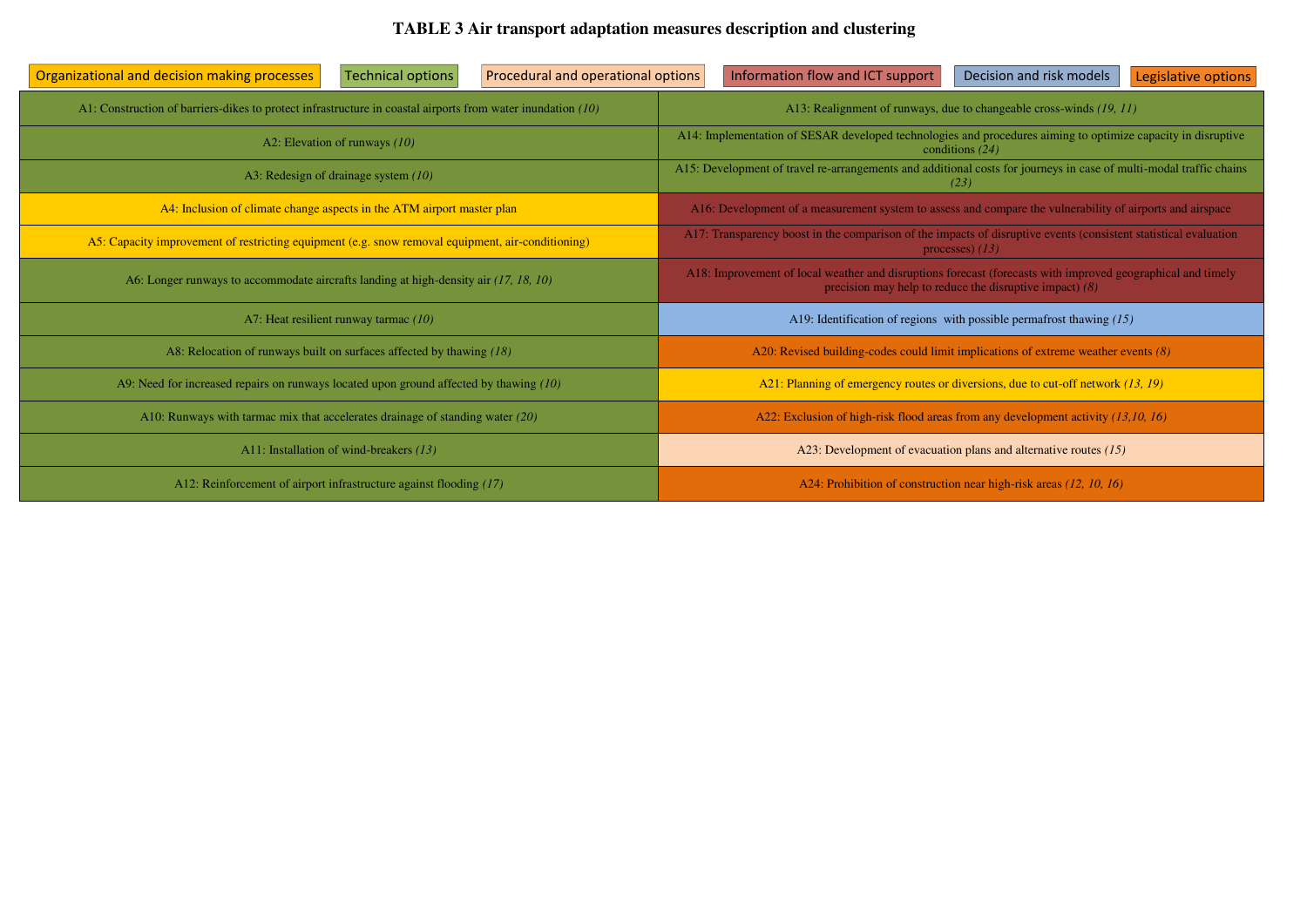## **TABLE 4 Inland waterway and maritime transport adaptation measures description and clustering**

| Organizational and decision making processes                                                                                                                                | <b>Technical options</b><br>Procedural and operational options                                                                                                                    | Information flow and ICT support                                                                                                                                                              | Decision and risk models<br>Legislative options                                                                                                                              |
|-----------------------------------------------------------------------------------------------------------------------------------------------------------------------------|-----------------------------------------------------------------------------------------------------------------------------------------------------------------------------------|-----------------------------------------------------------------------------------------------------------------------------------------------------------------------------------------------|------------------------------------------------------------------------------------------------------------------------------------------------------------------------------|
| IWW-M1: Relocation of harbor infrastructure $(8, 10)$                                                                                                                       | IWW-M14: Production of more accurate weather forecasts<br>through comparison of weather forecast model outputs<br>against reliable observed data for the forecast location $(13)$ | IWW-M27: Elevation of harbor infrastructure above possible<br>surge level $(15,16)$                                                                                                           | IWW-M40: Issuance of guidelines on the<br>application of environmental legislation relevant to<br>ports and waterways $(16)$                                                 |
| IWW-M2: Tsunami protection infrastructure $(8)$                                                                                                                             | IWW-M15: Insertion of heat-resilient materials to port<br>construction procedure (16)                                                                                             | IWW-M28: Construction of barriers and protection walls to<br>avoid water inundation $(15,10)$                                                                                                 | IWW-M41: Technological innovation for fleet<br>modernization, fleet operation, port & terminal<br>infrastructure $(10, 18)$                                                  |
| IWW-M3: New design standards for ships for protection<br>against larger waves or shallow channels/harbors $(16)$                                                            | <b>IWW-M16:</b> Constant monitoring of infrastructure<br>environment temperatures (16)                                                                                            | IWW-M29: Stronger ship attachment mechanisms, cargo<br>load/unload mechanisms (22)                                                                                                            | <b>IWW-M42: Collaboration between weather</b><br>services, oceanographic institutes and other<br>shareholders providing experience and resources $(8, 8)$<br>10 <sup>1</sup> |
| IWW-M4: Relocation, redesign and reinforcement of<br>water-breaks for protection of harbor and general sea<br>transport infrastructure against larger waves $(16)$          | IWW-M17: Enhanced insulation and refrigeration of<br>warehouses $(16)$                                                                                                            | IWW-M30: Reinforcement of docks, cranes etc. to withstand<br>violent winds and bigger waves (10)                                                                                              | IWW-M43: Enhancement of effectiveness and<br>efficiency in new technologies, sensors for weather<br>forecasting $(16)$                                                       |
| IWW-M5: Regular sediment removal from sea bed (10,<br>18)                                                                                                                   | IWW-M18: Regular maintenance and repair of damaged<br>infrastructure $(16)$                                                                                                       | IWW-M31: Regular monitoring of infrastructure conditions<br>(16)                                                                                                                              | <b>IWW-M44: Implementation of the Joint Statement</b><br>of Environment & Inland Navigation Development<br>by providing technical assistance $(13)$                          |
| IWW-M6: Infrastructure insurance to compensate for<br>potential damage (16)                                                                                                 | IWW-M19: Clarifications of models managing the safety<br>investments in various port ownership situations $(15)$                                                                  | IWW-M32: Design of water retention basins in case of severe<br>flooding $(16)$                                                                                                                | IWW-M45: Provision of adequate berths,<br>anchorages and shore equipment to handle larger<br>number of vessels $(15, 16)$                                                    |
| IWW-M7: Extension of functions and the integration of<br>the River Information Services (RIS) systems $(15)$                                                                | IWW-M20: Increased access to harbors and new routes for<br>ship transport $(10)$                                                                                                  | IWW-M33: Development of a state-of-the-art waterway<br>management system as well as further standardization and<br>extension of waterway related information $(8, 15)$                        | IWW-M46: Improved infrastructure management by<br>waterway administrations $(8)$                                                                                             |
| IWW-M8: Development of innovative methods for the<br>improvement of river monitoring (shear stress, sediment<br>transport, morpho-dynamics etc.) (13)                       | <b>IWW-M21:</b> Need for alternate routes for freight transport in<br>Arctic areas (19)                                                                                           | IWW-M34: Establishment of a joint "task force" for the<br>purposes of rapid reaction in cases of severe disturbances in<br>navigation caused by hydrological/meteorological phenomena<br>(13) | IWW-M47: Continuous and differentiated<br>monitoring and analysis of the development of the<br>river's water discharge regime $(5)$                                          |
| IWW-M9: Provision of vertical quays to accommodate<br>transshipment under extreme low water conditions                                                                      | IWW-M22: Creation of a European river engineering and IW<br>transportation science partnership $(8, 13)$                                                                          | IWW-M35: Operation of an integrated smart network of<br>waterways across Europe $(15)$                                                                                                        | IWW-M48: Structural modifications of river<br>engineering works $(16)$                                                                                                       |
| IWW-M10: Improvement of the quality and reliability of<br>wind forecasts by using WRF (Limited Area Model)<br>down to a 2 km resolution $(28)$                              | IWW-M23: Comparison and balance of ecological effects,<br>transport objectives and planning accordingly $(5, 15)$                                                                 | IWW-M36: Increase of awareness of different stakeholders on<br>climate change impacts on IWT and related industries $(15)$                                                                    | IWW-M49: Improved infrastructure management by<br>waterway administrations $(13)$                                                                                            |
| <b>IWW-M11: Responsibility allocation considering</b><br>weather stations in ports $(8)$                                                                                    | IWW-M24: Creation of a European inland waterway space<br>with minimal administrative barriers and with a maximally<br>harmonized legislative and regulatory framework $(15, 16)$  | IWW-M37: Increase of storage capacities for increased<br>seasonal logistics buffers and additional value added services<br>for logistics chain modifications $(16)$                           | IWW-M50: Creation of an efficient and harmonized<br>regulatory framework (15)                                                                                                |
| IWW-M12: Improvement of transshipment<br>infrastructure, making it effective under different water<br>level conditions $(25)$                                               | IWW-M25: Protection of infrastructure from water<br>inundation $(10, 16)$                                                                                                         | IWW-M38: Provision of adequate fendering systems (for<br>vessels of higher damage sensitive lightweight structures) (16)                                                                      | IWW-M51: Development of state-aid schemes to<br>create innovative, adapted, efficient and more<br>environmentally friendly vessels (16)                                      |
| <b>IWW-M13: Standardization and system requirements for</b><br>adoption of technologies in ports by authorities and to<br>create a way to enforce the implementation $(15)$ | IWW-M26: Increased need for sediment removal from sea<br>bed, result of larger waves and flood $(10, 14)$                                                                         | IWW-M39: Collection, recording, visualization and sharing of<br>information on water depths $(8, 16)$                                                                                         |                                                                                                                                                                              |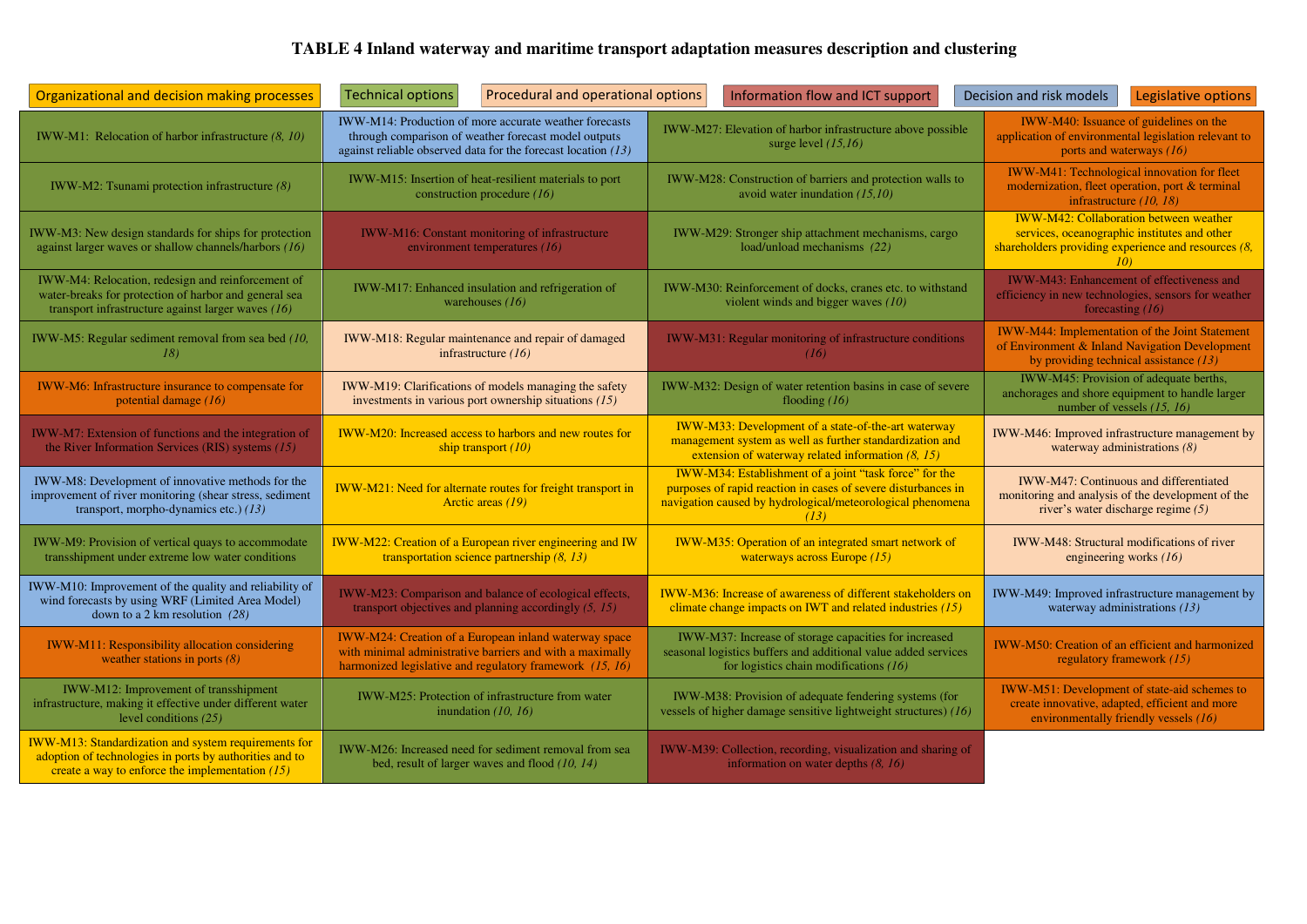Concerning road transport adaptation measures (Table 1), due to the extent of road networks worldwide as well as the number of people using them for their mobility, any implications would result in millions of lost work hours, and various economic and social consequences. In response to that, measures must be taken to tackle this big, upcoming problem. It goes without question that maintenance procedure protocols need to be adapted to the ever changing conditions because the need for servicing networks and infrastructure under the impact of extreme weather events will be severe as the climate gradually changes (R37). In detail, road networks are at high risk in areas which are likely to be affected by water level rise. Especially, infrastructure which lies in close proximity to the shore should at least be elevated if not relocated or closed permanently (R4). Increased rainfall could lead to flooding problems in urban and rural networks. Thus, effective draining is crucial. While most of the road networks have similar draining requirements, intersections are a special category, which should be treated with special care. The fact that many intersections have mild or non-existent gradient makes the draining of water even harder. As a result, draining should be improved using bigger run-off pipes, special asphalt mixes (porous asphalt), and bigger storm drains (R3). Insufficient draining results in standing water, which reduces traction and leads to accidents. Speed limits should be strictly applied, so as for drivers to have more time to react to possible aquaplaning and to reduce the force of an impact to the driver (R26).

Except from flooding, intense rainfalls can cause slope subsidence. In many regions rainfall slopes, which have not be stabilized, can subside leading to rock falls and mudslides. Minor accidents, closed links or even human casualties have been reported in such occasions, thus protective measures should be planned and taken (R27).

Information flow measures are equally important as those of a more technical nature. Provision of information to users is very crucial. Public campaigns are a significant mean to raise awareness of users on the possible problems that may arise in the areas they reside in, making them more cautious and familiar with emergency solutions on problems, due to weather phenomenon (R33).

Regarding rail transport (Table 2), respective vehicles used for transport of passengers and goods should perform flawlessly under high temperatures (due to the changing climate). However, a safer option would be to re-plan the schedules and timetables in order to avoid time periods when temperatures peak throughout a day. That would reduce energy requirements from the vehicles themselves and will improve the journey for the users (Ra11). Though metro stations are underground, high temperatures can have an impact on them as many of them suffer from poor ventilation. Following the piston effect, the heat from the tunnels reaches the platforms, where the users are crowded, resulting in suffocating conditions. It has been reported that temperatures may even reach  $47^{\circ}$  C on hot summer's days. As a result effective ventilation systems are a necessity (Ra7). Following the need for improved ventilation systems, a system for monitoring the environment temperatures must be applied. In cases where a system malfunction occurs, the system can detect increasing temperatures. If those temperatures exceed a set limit, then authorities must evacuate the station, preventing possible health problems for the users (Ra8). High temperatures result to rail buckling as well. Derailment, discomfort and longer travel times are results of the latter. Research has shown that continuous welded rails perform better under heat stress, avoiding the buckling phenomenon. Thus, installation of continuous instead of discontinuous rails is preferred in occasions when rail buckling due to increased temperatures is observed (Ra10).

Regarding air transport (Table 3), and as temperatures are expected to increase in many territories around the globe, airports will need to increase the length of their runways to allow airplanes to take-off without incidents. Due to the increased temperatures, the air becomes less thick and as a result there is not enough thrust for the airplanes to leave the ground, so a larger runway is required. Increased temperatures affect northern countries as well, in which many airports are constructed on ground that consists of ice or snow. These airports are in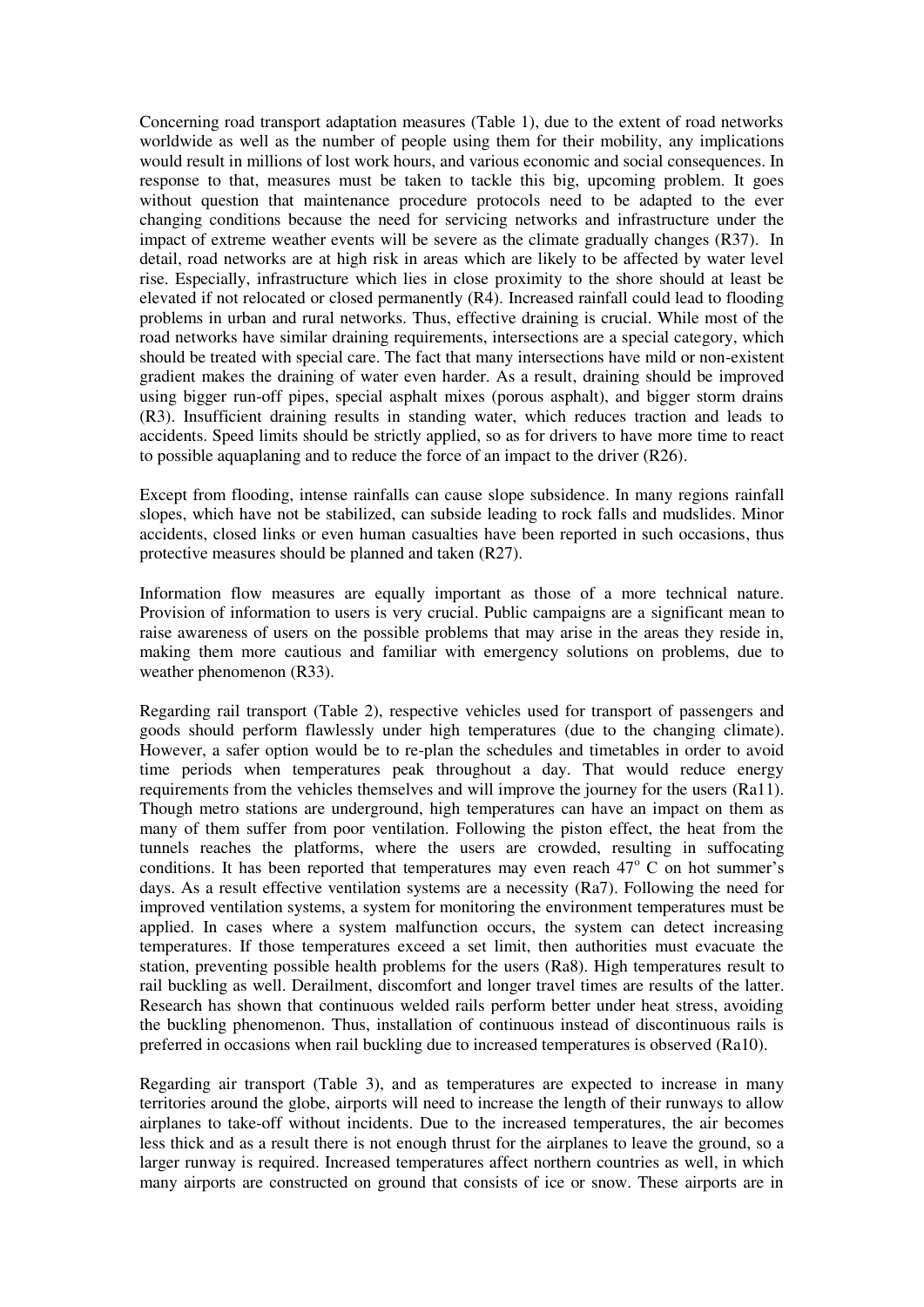many cases just for military purposes or only for cargo airplanes. Nonetheless, these airports will have to be relocated, because thawing will undoubtedly have an effect on the runway materials, affecting safety on landing and takeoffs (A8). However, it must be pointed out that possible relocation of airport infrastructure due to thawing inflicted materials depends on the correct identification of the endangered areas and acts as prerequisite (A19).

As climate changes, precipitations will become more and more frequent and storms will intensify, leading to oftener flooded runways. Though, more advanced draining systems can be applied, another approach can be adopted. Porous asphalt can reduce flooding effects, as draining becomes easier. However, the mixture will have to be reinforced, because of the high loads with which airplanes strain the landing surface (A10). Additionally, hurricanes will also become stronger, resulting in more difficult takeoffs and landing procedures due to strong winds. As a result, windbreakers are inevitable if safety is to remain in a high level (A11). In cases where windbreakers are not an option, relocation of the runways must be undertaken. After a complete research on the direction and intensity of the occurring winds, runways must be placed in such a way as to avoid side-winds that may affect the direction of approaching aircrafts (A13).

Regarding maritime and inland waterway transport, the main sources of problems are wave formations. Especially in certain areas (e.g. Japan) a special wave formation type has been observed by scientists. Those high energy waves (tsunamis) are one of the biggest dangers for harbor infrastructure. In areas, where tsunamis are frequent, special infrastructure needs to be applied to protect ships and critical infrastructure (IWW-M2). Given that winds will grow stronger and sea level will rise, waves will inevitably become bigger. As a result, fortification of the water-breaks needs to take place as well as relocation of many of them in deeper waters, so as to be more effective.

Finally, water-breaks (artificial rock formations placed on a certain distance from harbors) can account for energy a reduction of incoming waves and therefore protect infrastructure (IWW-M4). Other than protection of critical infrastructure, vessels must also be modified in order to withstand high energy wave impacts. Especially ships that carry sensitive and environmentally unfriendly cargo (e.g. tankers) must have improved fendering systems applied to them (IWW-M38).

## **Conclusions**

A methodological approach towards the clustering of adaptation measures for the protection and resilience enhancement of transport infrastructure and networks has been presented and applied in the framework of this paper. The approach integrated existing isolated knowledge on adaptation measures reported in the literature in a consolidated database, in tabular form and the findings have been discussed. Reported adaptation measures have been clustered in various content structures and as shown, measures can be dynamically contained in more than one set, thus simplifying the decision process on the part of authorities as to which set optimally suits each situation (characterized by the prevailing climatic, geographic and other conditions).

The approach has the potential of being extended in the form of a roadmap of actions and implemented under a Decision Support System. Besides highlighting optimal strategies, the Decision Support System can indicate potential strengths and weaknesses of thus far applied climate change adaptation measures, as well as assisting decision makers. Coupled with existing climatic scenarios, customized for respective regions and areas, the adaptation measures, policies and strategies reported herein can be used right away by authorities in order to tackle climate change-induced impacts in the transportation sector.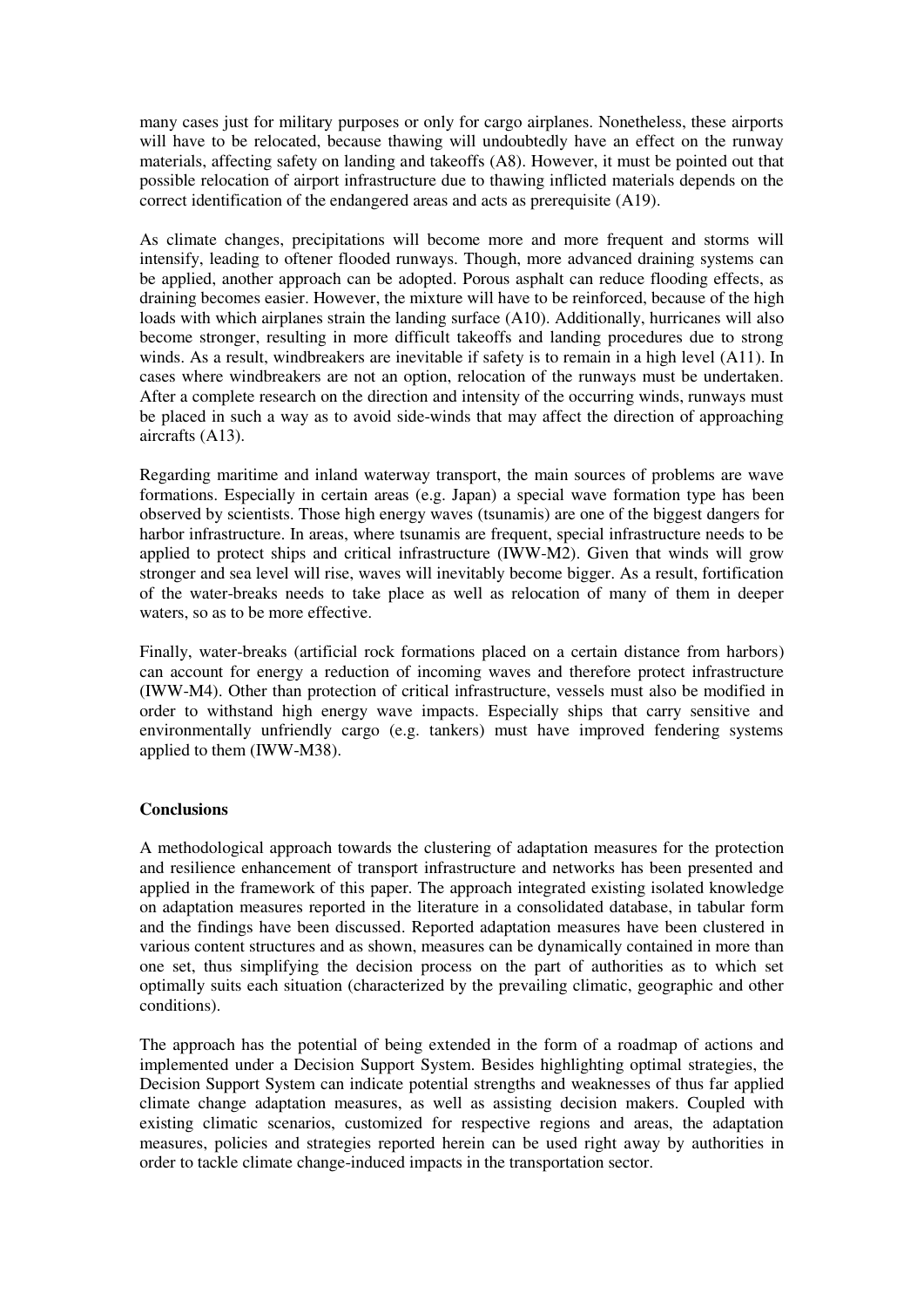### **References**

- *(1)* Mitsakis, E., Stamos, I., Kral, S., Claus D., Nokala, M., Salanova, J.M., Ayfadopoulou, G. 2014. "A data-driven method for assessing the resilience of the European passenger transport network during extreme weather events". Transportation Research Board 93rd Annual Meeting, Washington D.C., January 2014.
- *(2)* Mitsakis, E., Stamos, I., Papanikolaou, A., Ayfadopoulou, G., Kontoes, H. Assessment of climate change impacts and extreme weather events on transport networks: Case study of the 2007 wildfires in Peloponnesus. *Natural Hazards*, Vol. 72, no. 1, 2013, pp. 87-107.
- *(3)* Mitsakis E., Stamos I., Diakakis M., Salanova Grau J.M. Impacts of high intensity storms on urban transportation: Applying traffic flow control methodologies for quantifying the effects. *International Journal of Environmental Science and Technology*, 2014.

DOI: 10.1007/s13762-014-0573-4

- *(4)* Aparicio, A., Leitner, M., Mylne, K., Palin, E., and Sobrino, N. Support to transport and environment assessments – adaptation to climate change in the transport sector. European Environment Agency (EEA), 2013.
- *(5)* Parry, M., Canziani, O., Palutikof, J., van der Linden, P., and Hanson, C.E. (Eds.). *Climate change 2007: impacts, adaptation and vulnerability, contribution of Working Group II to the 4th Assessment Report of the IPPC*. Cambridge University Press, Cambridge, UK and New York, NY, USA, 2007.
- *(6)* Houghton, J., Jenkins, G., Ephraums, J. (Eds.). *Climate change: Scientific assessment of climate change*. Cambridge University Press, Cambridge, UK and New York, NY, USA, 1990.
- *(7)* Houghton, J., Meira Gilho, L., Callander, B., Harris, N., Kattenberg, A. and Maskell, K. (Eds.). *Climate change 1995: The science of climate change: contribution of working group I to the second assessment report of the Intergovernmental Panel on Climate Change (Vol. 2)*. Cambridge University Press, Cambridge, UK and New York, NY, USA, 1996.
- *(8)* McCarthy, J., Canziani, O., Leary, N., Dokken, D., White, K. (Eds.). *Climate change 2001: impacts, adaptation, and vulnerability: contribution of Working Group II to the third assessment report of the Intergovernmental Panel on Climate Change*. Cambridge University Press, Cambridge, UK and New York, NY, USA, 2001.
- *(9)* Rosenzweig, C. and Parry, M. Potential impact of climate change on world food supply. *Nature* 367, pp. 133-138
- *(10)* Transportation Research Board Special Report 290, Potential Impacts of Climate Change on U.S. Transportation, 2008.
- *(11)* Koetse, M. J., and Rietveld, P. The impact of climate change and weather on transport: An overview of empirical findings, *Transportation Research* Part D Vol. 14, 2009, pp. 205–221.
- *(12)* Stern, N. The economics of climate change. *The American Economic Review*, 2008, pp. 1-37.
- *(13)* German Development Cooperation. Adapting urban transport to climate change; contribution of the Wupertal institute in GTZ's Sustainable Transport Sourcebook, module 5f, 2009.
- *(14)* Taylor, M. A., & Philp, M. Adapting to climate change-implications for transport infrastructure, transport systems and travel behaviour. *Road & Transport Research: A Journal of Australian and New Zealand Research and Practice*, Vol. 19, no. 4, 2010, p. 66.
- *(15)* Transportation Research Board of the National Academies. Adapting Transportation to the Impacts of Climate Change, State of Practice 2011, Number E-C152, Washington, D.C., June, 2011.